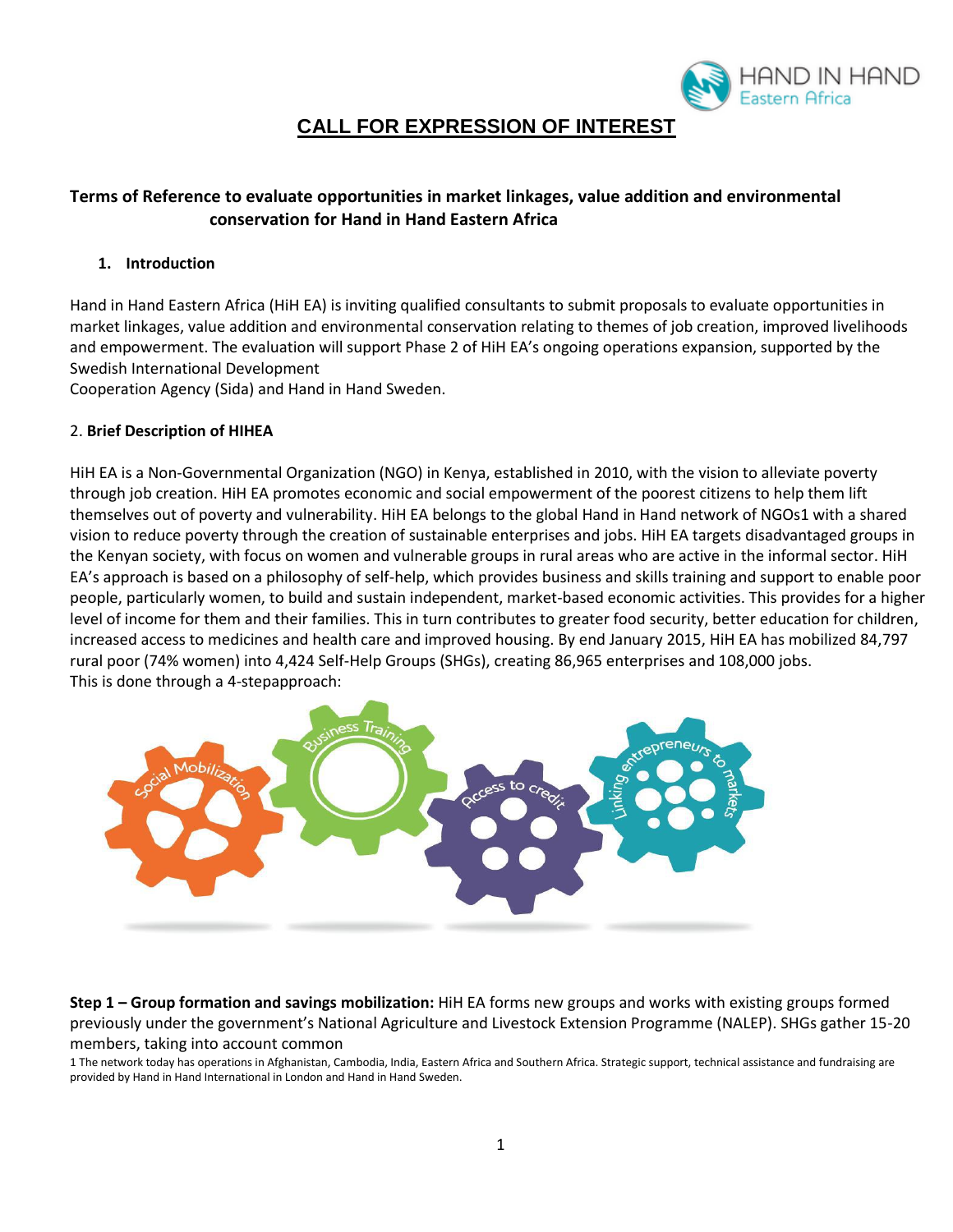

demographics and social cohesion. The formation of strong, self-selected groups is a crucial building block, especially for women and vulnerable groups who find a voice by sharing problems and responsibilities. Once mobilized, groups receive basic group training to develop a constitution outlining group rules and elect leadership. Attaining at least 90% member attendance attests to the value that women vulnerable groups ascribe SHGs, guaranteeing group sustainability. Groups are taught the importance of savings, basic finance and cash management, to better manage existing resources. They pool regular and discretionary savings through various mutually agreed savings mechanisms; funds are used for short-term loans to members, allowing them to smooth consumption and meet short-term cash needs. Groups are encouraged to open a savings account. Experience shows that group members mobilize average £73 in individual savings and show 100%repayment on internal group lending. Training uptake, evidenced by good attendance, savings and internal loan repayment, is a pre-requisite to move forward in the program.

**Step 2 – Entrepreneurship and financial management training**: Groups are provided with enterprise and financial literacy training to develop skills needed to identify and establish an income generating activity; for members already economically active, focus will be on expanding or enhancing their enterprise. Members develop basic skills to start and manage a business, including: basics of enterprises, bookkeeping, business registration and financial analysis.

**Step 3 – Access to credit:** For some, access to internal group savings is enough to meet their needs; however, most will over time need access to additional finance. Although multiple MFIs exist in Kenya, rates are often prohibitive and products unsuitable or unavailable to the poor, especially women. To overcome this financial exclusion, HiH EA has set up an Enterprise Incubation Fund (EIF), aimed at expanding members' access to catalytic capital for an income generating activity, to build their credit history. The EIF is capitalized separately by HiH International through borrowing on soft/concessional terms from social impact investors. By end January 2015, KES 150,475,500 (USD1, 690,736) has been issued through 14,097 loans with 100% repayment through the EIF. A maximum of three small micro-loans of KES 5,000-30,000 (USD 56-337) are available at affordable and responsible rates to members who have completed training, show high repayment from internal lending, have a sound business plan and demonstrate a required level of savings. Over-indebtedness is avoided by training against multi-borrowing, offering small loans, excluding those already indebted, and giving subsequent loans only once the existing loan is fully repaid. After a third loan, members are expected to transition to MFIs or regular banks to access finance and to keep the EIF relatively small and catalytic.

**Step 4 – Support with market access and value-addition:** HiH EA equips its members with skills to add value by increasing productivity, improving quality and marketing. Based on members' needs, HiH EA provides vocational training and more specialized, tailored advice on processing, packaging and quality control, as well as product-specific advice. Specialized training is offered through HiH EA's expert partners and includes training on a range of appropriate small-farming techniques. HiH EA links members to other stakeholders within a selection of agricultural value chains for respective county. Interventions are initially local, in the village, market center and group-to-group. Linking enterprises to more formal market outlets, such as supermarkets and processors, is difficult given variable quantities and quality against buyer demand. Therefore, HiH EA advises members on improved productivity, quality control, proper pricing, reliable bulk production and delivery that generate economies of scale. This stage also incorporates environmental sensitization on green practices, such as recycling, renewable energy and promotion of tree nursery enterprises in partnership with environmental-based organizations.

## **3. Description of Study**

The key objectives of the study are to evaluate the opportunities in Market linkages, value addition and environmental conservation to analyze the demand, supply and operational as well legal issues related to the markets, value addition and environmental conservation and to develop organizational holistic understanding of the current situation of value additions, market linkages and environmental conservation operated by the small holder farmers within the HIHEA areas of operation.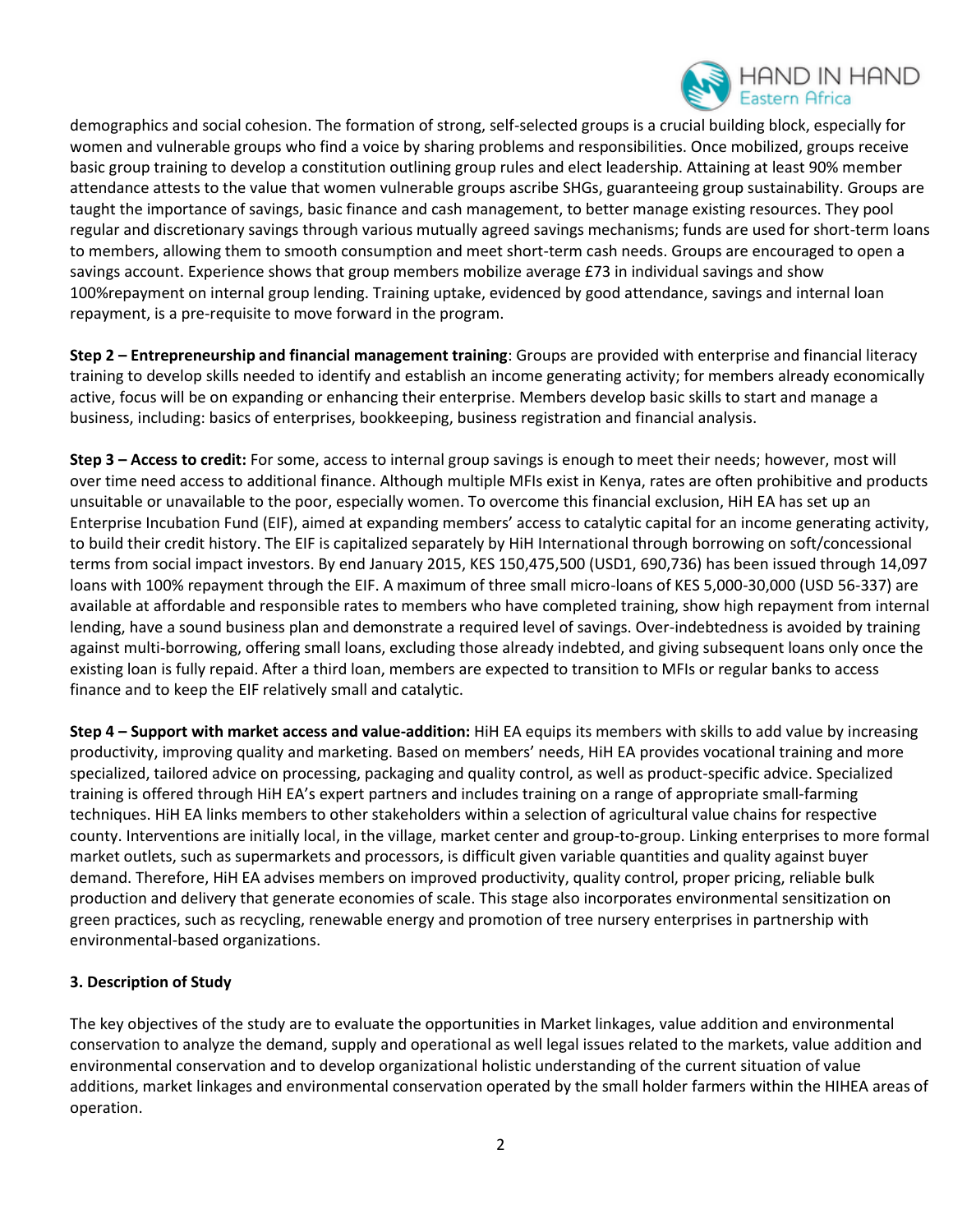

In particular, the evaluation should shed light on the status and viability of existing and potential markets and value addition and determine which hold promise of employment opportunities, product expansion, market viability, value addition opportunities, quality improvement and input availability to small holder farmers.

It will also involve review and analysis of policies that affect market access, value addition and environmental conservation including relevant Government policies, market liberalization, institutions for credit, insurance, transport, technology, information dissemination etc.

Comment on how the model of market linkage, value addition and environmental conservation works, reflecting on strengths and weaknesses and if applicable what can be adjusted.

The study will also review the current HIHEA structure and support to Value addition, market linkages and Environment conservation.

The specific objectives are to:

## *Market Linkages*

- Map local potential markets of agricultural and non-agricultural products.
- Analyze current market trends in terms of market demand and supply, price-scheduling mechanisms, market determinant factors, market actors, supply chains and government market regulatory and control mechanisms.
- Analyze possible potential risks the beneficiaries may face in market and suggest possible mitigation measures.
- Come up with innovative and possibly market accepted packing and packaging and marketing models that the beneficiaries can adopt.
- Explore micro financing institutions and illustrate how the beneficiary's can be linked with them to facilitate market access.
- Understand the coping mechanisms and the current livelihoods practices of the communities and recommend alternative approaches to diversified livelihood options.
- Assess the extent to which information on markets and pricing on consumer products is available.
- Understand the existing market situation and nature of bargain taking place between different market players in the study area (relationships, attitudes and behaviors).

#### *Value Addition*

- Assess the resources, skills and capacities of beneficiaries in relation to value addition.
- Comment on the production system used by beneficiaries compared to competitors and the capacity of beneficiaries to adopt and assimilate technology change and to innovate.
- Report on HIHEA member's knowledge on the required regulatory framework for value added products to enter the mainstream market.
- Comment on the members/groups' capacity to value add products that meet the needs of customers in terms of quality, delivery time and cost.
- Develop a product prioritization model to inform HIHEA and beneficiaries of those products with highest prospect of growth.
- Evaluate policy options that increase the participation of members/groups in value chains; improve diversification, value addition and standards compliance; improve competitiveness, including managerial and marketing skills; reduce transaction costs along commodity supply chains; and increase returns.

#### *Environmental Conservation*

Analyze the extent to which HIHEA programs have contributed to environment conservation activities.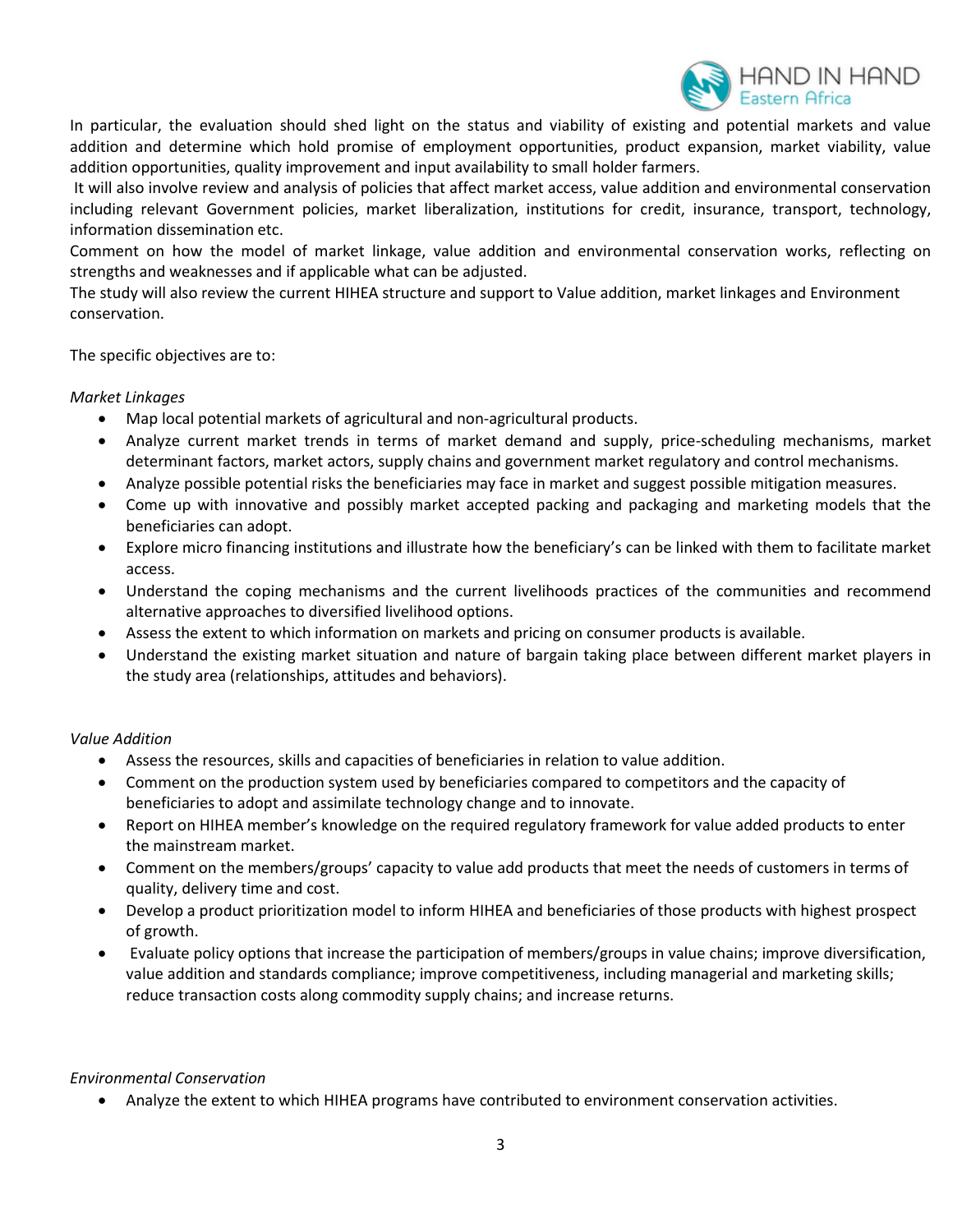

- Report on the available economic activities in environment conservation for HIHEA members and has the support of both Counties and National government.
- Report on the current policies and regulations relating to environmental conservation activities and how they affect HIHEA members/groups.
- Identify innovative ways of recycling waste into finished products as a way of enhancing environment conservation.
- Explore the areas of environmental entrepreneurship that are relevant to HIHEA members and can contribute to improved livelihoods.
- Explore the central drivers of environmental entrepreneurship for HIHEA members/groups.
- Report on the impact of environmental entrepreneurship on financial and environmental outcomes for HIHEA members.

#### 4. **Stakeholder mapping.**

- Map stakeholders that are present and that engage in value addition, market linkages and environmental conservation with the same target group as HiH EA. Stakeholders include but are not limited to: i) Non-profit or for-profit providers of services in adult/youth education and enterprise development, SHG mobilization, business training, savings mobilization, access to credit, value addition, and/or market linkages and environmental conservation.
	- ii) Microfinance providers
	- iii) Government programs
	- iv) Others
- Describe stakeholders' value addition, Market linkages and Environmental conservation activities and geographic coverage, in order to identify potential for partnerships, synergies, and also risk of duplication in the target areas.

## **5. Key Deliverables**

Successful performance of this assignment will be based on production and timely submission to HiHEA of the following deliverables:

- $\checkmark$  Inception report, setting out how they will approach the assignment, proposed methodology and timetable and data collection tools, including evaluation questionnaire to be submitted 5 days from the commencement of the assignment.
- $\checkmark$  Collection of field-level data in the selected sub Counties of the selected Counties in HIHEA areas of operation completed within 25 working days from the date of commencement of assignment.
- $\checkmark$  Draft final report within 5 days of completion of field work, submitted to HiH EA for input.
- $\checkmark$  Final report, comprising of HiH EA's input, completed within 5 days after input is received.

## **6. Work Plan**

This evaluation should commence as soon as possible and be completed  $10^{\text{th}}$  July 2015.

Consultants are expected to provide a clear work plan depending on their interpretation of these Terms of Reference.

The consultant's proposal will elaborate a detailed methodology, including data collection tools and targeting mechanisms.